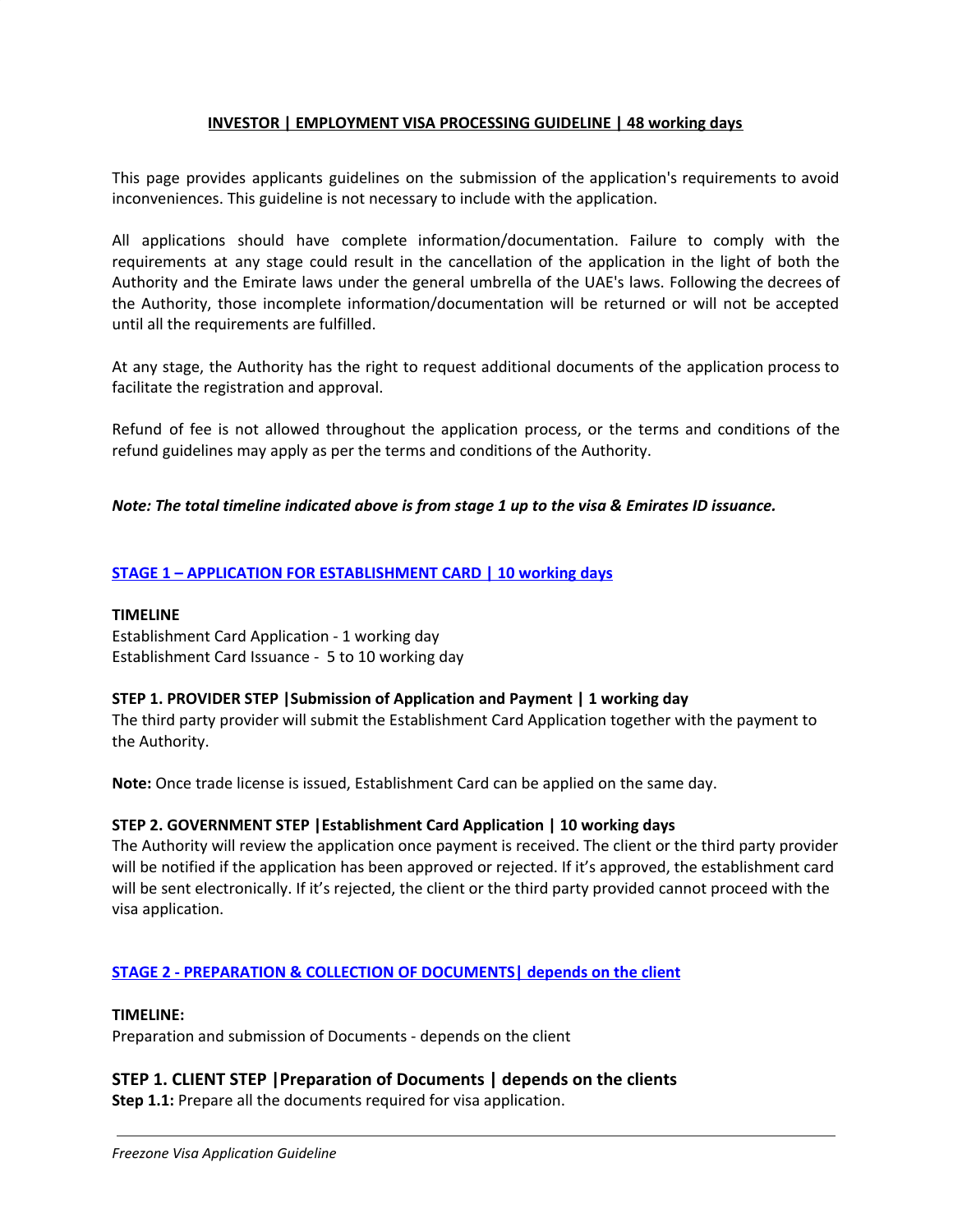| <b>Investor</b>                                   | <b>Remarks</b>                                                                                                                |
|---------------------------------------------------|-------------------------------------------------------------------------------------------------------------------------------|
| <b>Application Form</b>                           | <b>Filled and Signed</b>                                                                                                      |
| Passport copy                                     | Scanned clear copy, current and at least<br>valid until 6 months, uncut with full<br>border. Please see the guidelines below. |
| Passport size photo                               | Please see photo guideline below                                                                                              |
| Emirates ID (if available)                        | Original / Copy                                                                                                               |
| Tenancy Contract / Property Ownership Certificate | Scanned clear copy, attested                                                                                                  |
| <b>Employees</b>                                  | <b>Remarks</b>                                                                                                                |
| <b>Application Form</b>                           | <b>Filled and Signed</b>                                                                                                      |
| Passport copy                                     | Scanned clear copy, current and at least<br>valid until 6 months, uncut with full<br>border. Please see the guidelines below. |
| Passport size photo                               | Please see photo guideline below                                                                                              |
| <b>Qualification Certificate</b>                  | <b>Attested and Translated</b>                                                                                                |
| Emirates ID (if available)                        | Original / Copy                                                                                                               |
| Tenancy Contract / Property Ownership Certificate | Scanned clear copy, attested                                                                                                  |
| <b>Employment Contract</b>                        | Original and signed                                                                                                           |

# **Passport Size Photo Guidelines:**

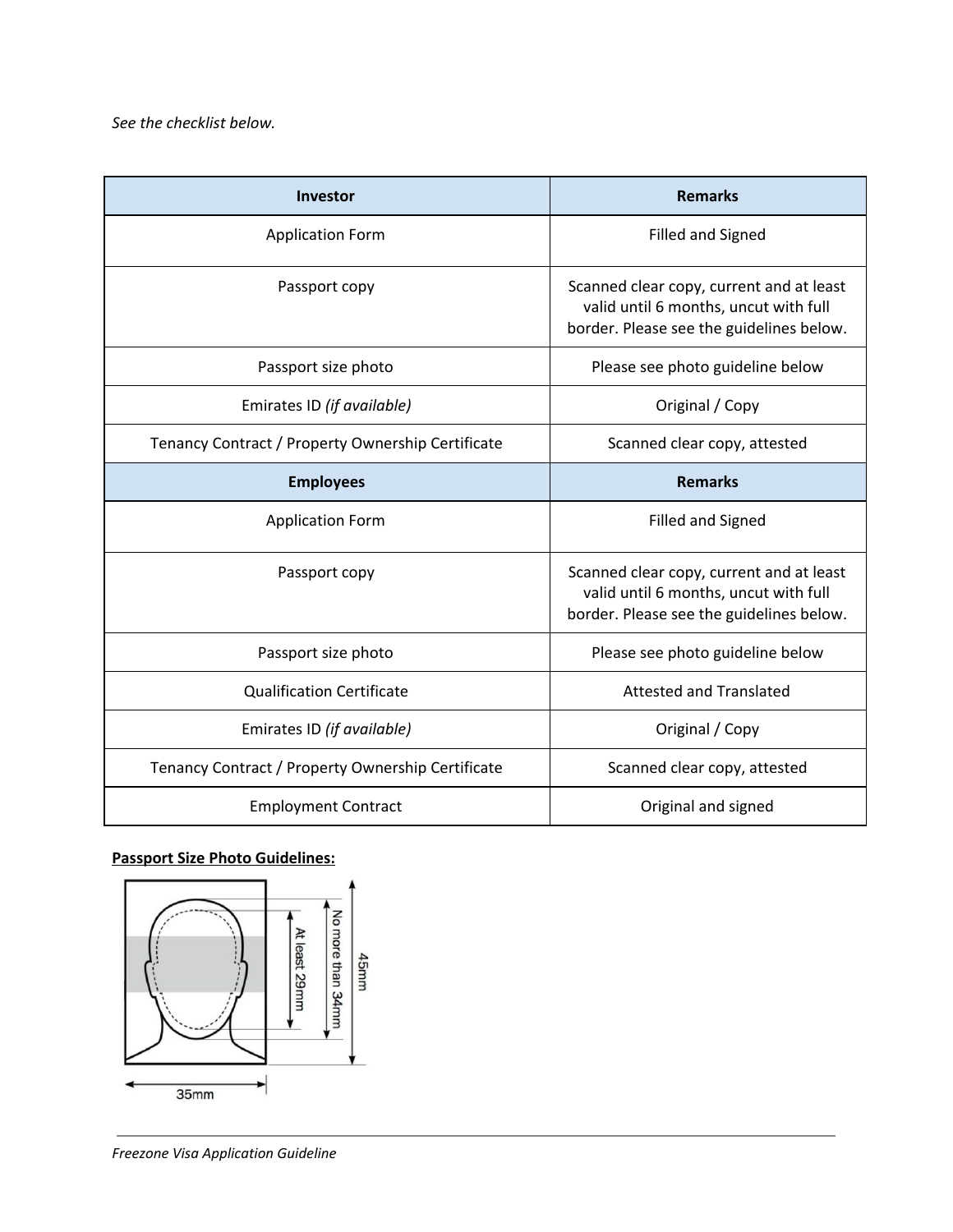- **●** White Background
- **●** Teeth should not be visible
- **●** Light colored shirts are not allowed
- **●** Jewelry and eyeglasses not allowed
- **●** No handwritten marks allowed on the photos
- **●** Must be in high resolution

### **Passport Copy Guidelines:**

- Colored and clear full page of passport
- Passport should be valid for a minimum of 7 months
- Amendment/modification page should be included (if applicable)
- Additional remarks for below nationalities:
	- o India First and last page copy
	- o Pakistan First and second page copy
	- $\circ$  Sri Lanka First and fourth page copy
	- o US First and special comment page copy
	- o Nepal First and last page copy

**Step 2:** Submit all the necessary documents to the Authority or to the third-party provider together with the payment for visa application.

#### **STEP 2. PROVIDER STEP | Collection of Documents and Payment | 1 working day**

**Step 2.1:** Review all the documents submitted and prepare the documents needed for visa application

**Step 2.2:** Submit application and payment for the following fees to the Authority:

- E-channel Registration Fees
- Visa Application Fees

**Note:** Submission of documents to the authorities can be done the same day the client submitted the documents. Documents submitted after 3:00 pm will be processed the next day.

#### **STAGE 3: VISA PROCESSING | 19 working days**

#### **TIMELINE**

Submission of documents - 1 working day Issuance of E-visa or entry permit - 7 working days Issuance of Change Status - 5 working days Insurance Application (if applying from Dubai or Abu Dhabi only) - approx 3-5 days (depends on the insurance provider)

### **STEP 1. GOVERNMENT STEP |Visa Processing | 12 working days**

Once application and payment received, the Authorities will review the documents and issue the following: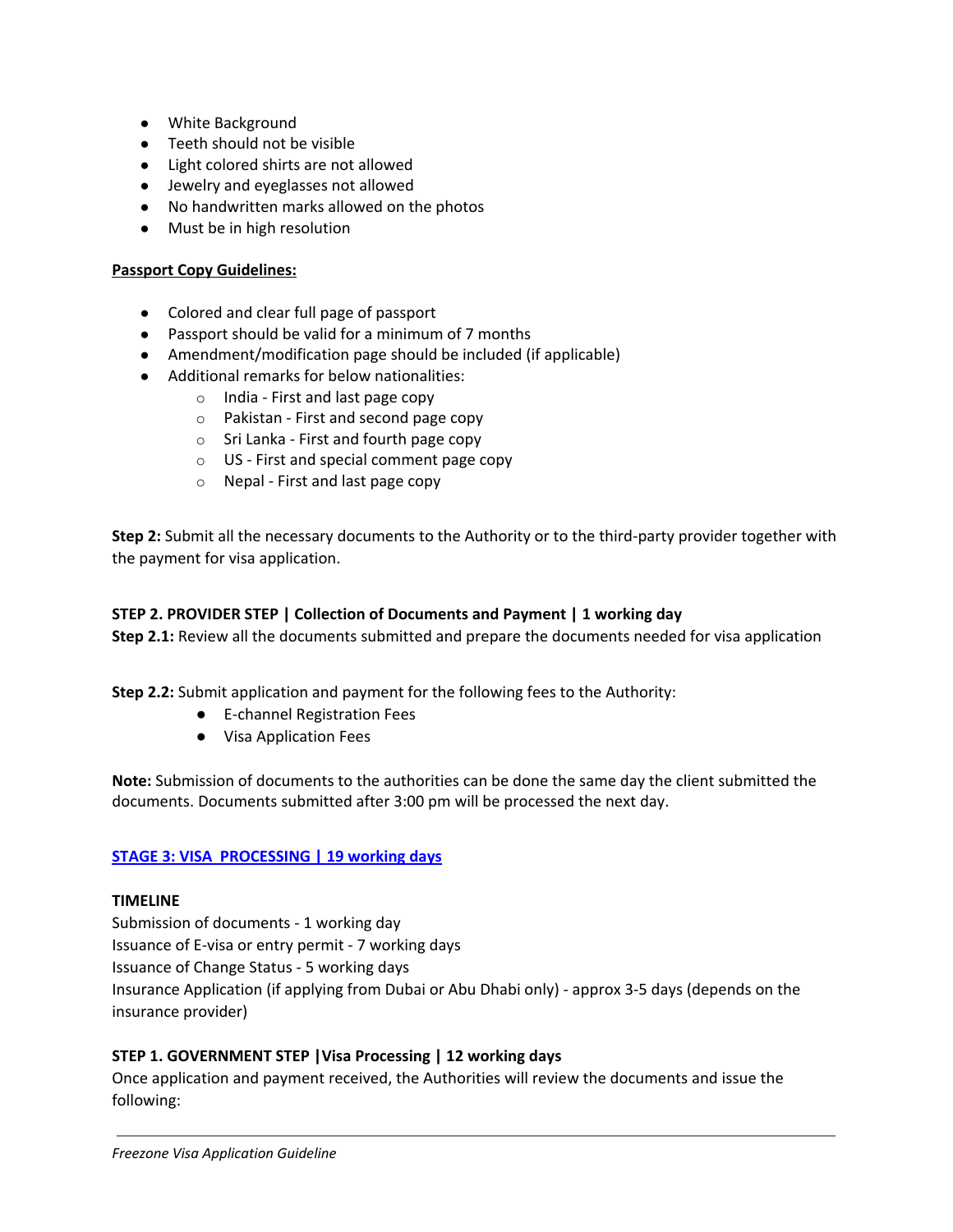**Step 1.1:** Issuance of E-visa or Entry Permit *(5-7 working days)* **Step 1.2:** Issuance of Change Status *(3-5 working days)*

### **STEP 2. PROVIDER STEP |Medical and EID Typing| 1 working day**

As soon as the Change Status has been issued, the third-party provider will do the following steps:

**Step 2.1:** Medical and EID Typing **Step 2.2:** Schedule the applicant for medical, photo and biometric for Emirates ID.

### **STEP 3. CLIENT STEP |Medical, Photo & Biometric and Insurance Application | 1 working day**

**Step 3.1** The applicant will undergo the medical test, photo and biometrics for EID to one of the approved testing centers by the Authority.

### **Medical Examination Result:**

**PASSED** - Medical Certificate will be provided by the Authority.

**FAILED** - As per UAE Law, an expatriate can only have (3) attempts. If the result remains the same, the expatriate will not gain a visa and will be deported.

**Step 3.2:** If a client is applying from Dubai and Abu Dhabi (Freezone or Mainland), it is required to apply for insurance as a prerequisite before visa stamping. If not, wait until the result of your medical has been issued and proceed to Stage 3 - Visa Stamping.

## **STAGE 4 – VISA STAMPING | EID ISSUANCE | 18 working days**

**TIMELINE** Visa Stamping - 3-7 working days Emirates ID Issuance - 5-10 working days

## **STEP 1. PROVIDER STEP | Passport Collection | 1 Working Day**

Once the medical certificate and insurance card/policy certificate has been issued, the third-party provider will notify the client for passport collection.

**Note:** Passport can be collected the same day medical certificate and insurance card/policy certificate is issued. Depending on the client's availability.

## **STEP 2: GOVERNMENT STEP | Visa Stamping & Issuance of EID | 17 Working Days**

**Step 2.1:** Visa stamping.

**Step 2.2:** Issuance of Emirates ID.

Passport and Emirates ID can be collected by the third-party provider on the applicant's behalf.